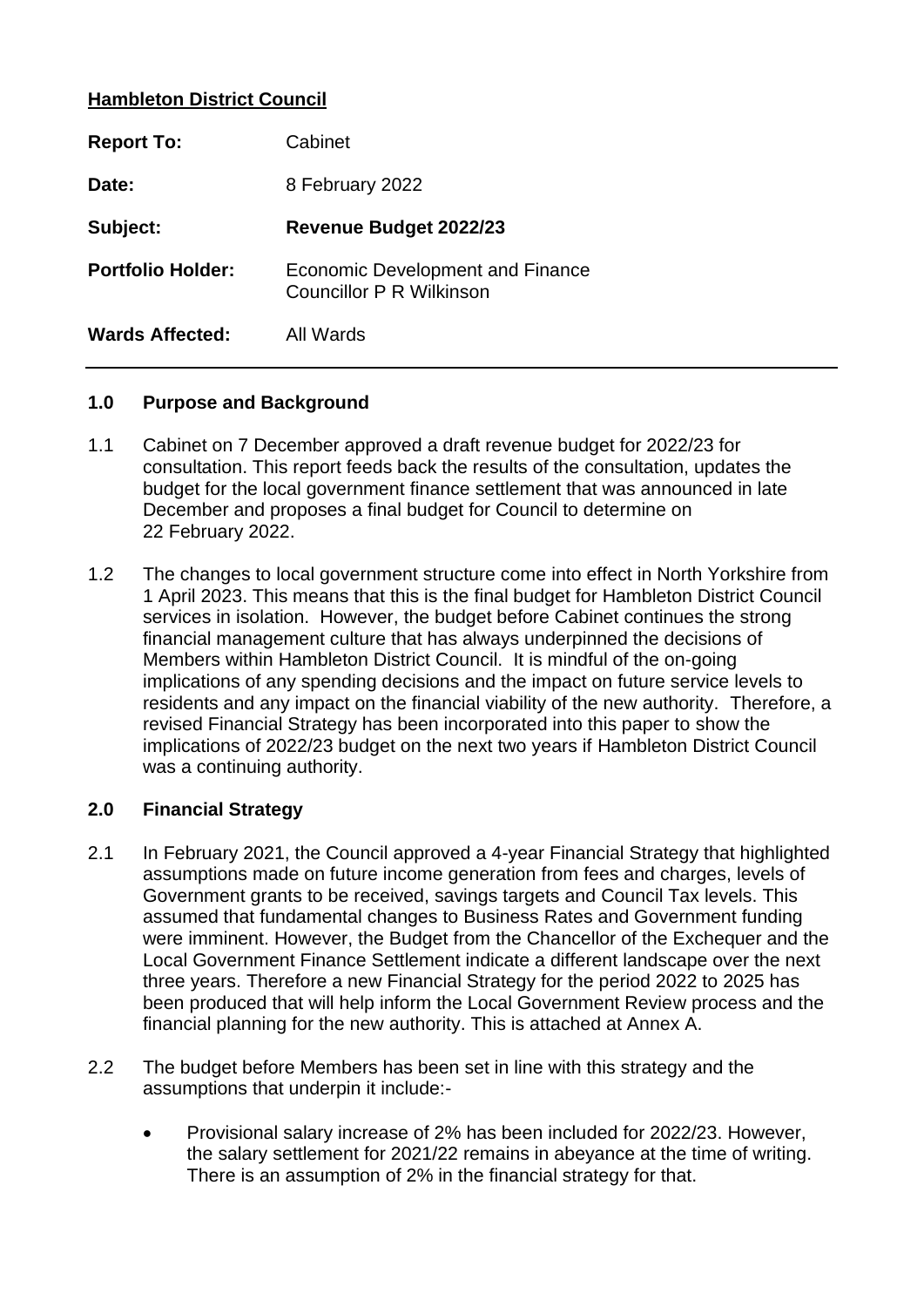- The salary budget has also been increased by 1.25% for the additional national insurance level to fund social care. It was indicated in the budget that public sector employers would be reimbursed this by Government grant. This has not been included in the budget at this stage.
- Expenditure agreements and contracts have been increased by the appropriate index with non-pay or fuel inflation amounting to £75,000
- Energy prices continue to be volatile, but the contracts procured has limited the impact on the Council. However, new arrangements will need to be put in place in 2022/23 and a large increase likely. Based upon recent negotiations for the Crematorium, £100,000 has been added specifically for increased electricity costs.
- All fees and charges have been reviewed for next year. Increases have been applied in line with inflation or national guidelines to some services. No increases have been applied to car parking or green waste.
- Investment in new services was part of the approved Financial Strategy to improve facilities for residents and generate income. This budget includes new income from the Crematorium (£300,000) and Treadmills (£60,000).
- Council Tax will be increased by £5 for 2022/23 in line with plans.
- A new Business Rate Retention Scheme for North Yorkshire Councils (excluding Harrogate and Selby) for 2022/23 has been agreed with the Government. This scheme enables the Council to keep a proportion of that locally. Whilst the actual amount retained will depend upon actual collection rates a prudent assumption of £200,000 has been included in the budget.
- The level of Government support is based upon the one-year settlement announced in late December in the Local Government Settlement.
- Debt will be drawn down in the current year to fund the major investment in the capital programme. The full year impact of that debt is within the budget. Balances have been used to fund this expenditure as interest rates continue to remain low at 0.25%. This will continue to be reviewed as events change.
- No specific savings are highlighted in the draft 2022/23 budget. This is in line with the assumptions being made across the other North Yorkshire councils heading into local government reorganisation.

# **3.0 Revenue Budget 2022/23**

3.1 Consultation on the draft budget was undertaken with the business community and wider stakeholders of Hambleton through targeted e-mail and the Council's website. Several comments were received and are attached at Annex C for Members consideration. The consultation prompted a detailed question from a specific business on how the level of investment made by the Council in green initiatives. This was answered directly and well received.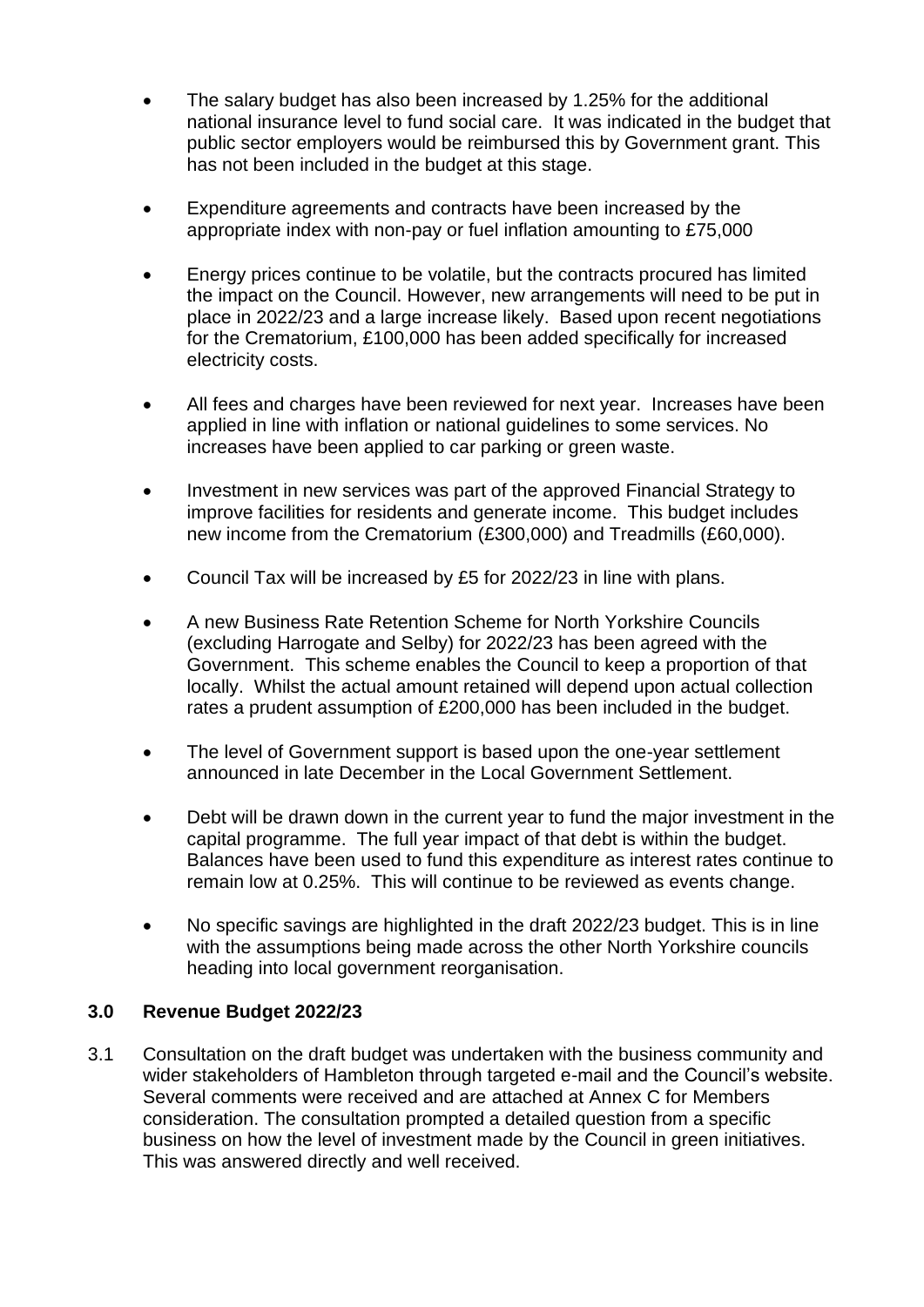- 3.2 One material change for Members to consider is an increase of allocation to Making a Difference (MaD) grants. Cabinet agreed to setting aside £250,000 for the MaD scheme in 2022/23. The applications have now been received and the panels have met and reviewed these applications. There are potentially £140,000 of schemes above the original funding level that could be delivered in 2022/23. Members are asked to consider increasing the budget for 2022/23 by £140,000 to £390,000.
- 3.3 The budget before Members incorporates all the resource requirements to deliver the approved service delivery plans of the organisation. The salary budgets have a fully costed establishment. All ongoing direct service costs are shown within the relevant cost centres. All cost centre budgets are shown gross and do not include inter-service recharges.
- 3.4 The summary draft revenue budget or 2022/23 is shown below in Table 1. An indication of what the 2023/24 budget would be should there be no local government reorganisation has been included for completeness. The detailed cost centres are included in Annex B.

| <b>Budget</b> | Service Area                    | <b>Budget</b> | Estimate   |
|---------------|---------------------------------|---------------|------------|
|               |                                 |               |            |
| 2021/22       |                                 | 2022/23       | 2023/24    |
| £             |                                 | £             | £          |
| 432,830       | Economy & Planning              | 924,010       | 942,490    |
|               |                                 |               |            |
| 3,604,330     | Environment                     | 3,960,850     | 4,040,067  |
|               |                                 |               |            |
| 3,533,900     | <b>Finance &amp; Commercial</b> | 4,137,070     | 4,015,814  |
|               |                                 |               |            |
| 1,248,150     | Law & Governance                | 1,272,570     | 1,298,021  |
|               |                                 |               |            |
| 1,402,540     | Leisure & Communities           | 1,711,900     | 1,195,338  |
|               |                                 |               |            |
|               |                                 |               |            |
| 129,330       | <b>Internal Drainage Boards</b> | 129,330       | 129,330    |
| 10,351,080    |                                 | 12,135,730    | 11,621,060 |
|               | Specific Funding:               |               |            |
|               | One Off Fund                    | (740,000)     |            |
|               | <b>New Income Streams</b>       |               | (200,000)  |
|               | Car parking income              |               | (120,000)  |
|               | Pre-paid Grant                  | (29, 360)     |            |
| 10,351,080    | <b>Net Revenue Budget</b>       | 11,366,370    | 11,301,060 |
|               |                                 |               |            |
|               | Funded from:                    |               |            |
| 3,353,084     | <b>Business Rates</b>           | 3,825,330     | 3,825,330  |
|               | <b>Business Rate Pool</b>       | 200,000       |            |
|               | <b>Government Grants</b>        |               |            |
| 2,420,393     | <b>Council Tax</b>              | 2,285,182     | 2,285,182  |
| 4,275,014     | <b>Collection Fund Surplus</b>  | 4,529,176     | 4,836,681  |
|               |                                 | 89,196        |            |
| 302,589       | <b>Reserves</b>                 | 437,486       | 353,867    |
| 10,351,080    |                                 | 11,366,370    | 11,301,060 |
|               |                                 |               |            |

# **Table 1 Summary Draft Budget 2022/23**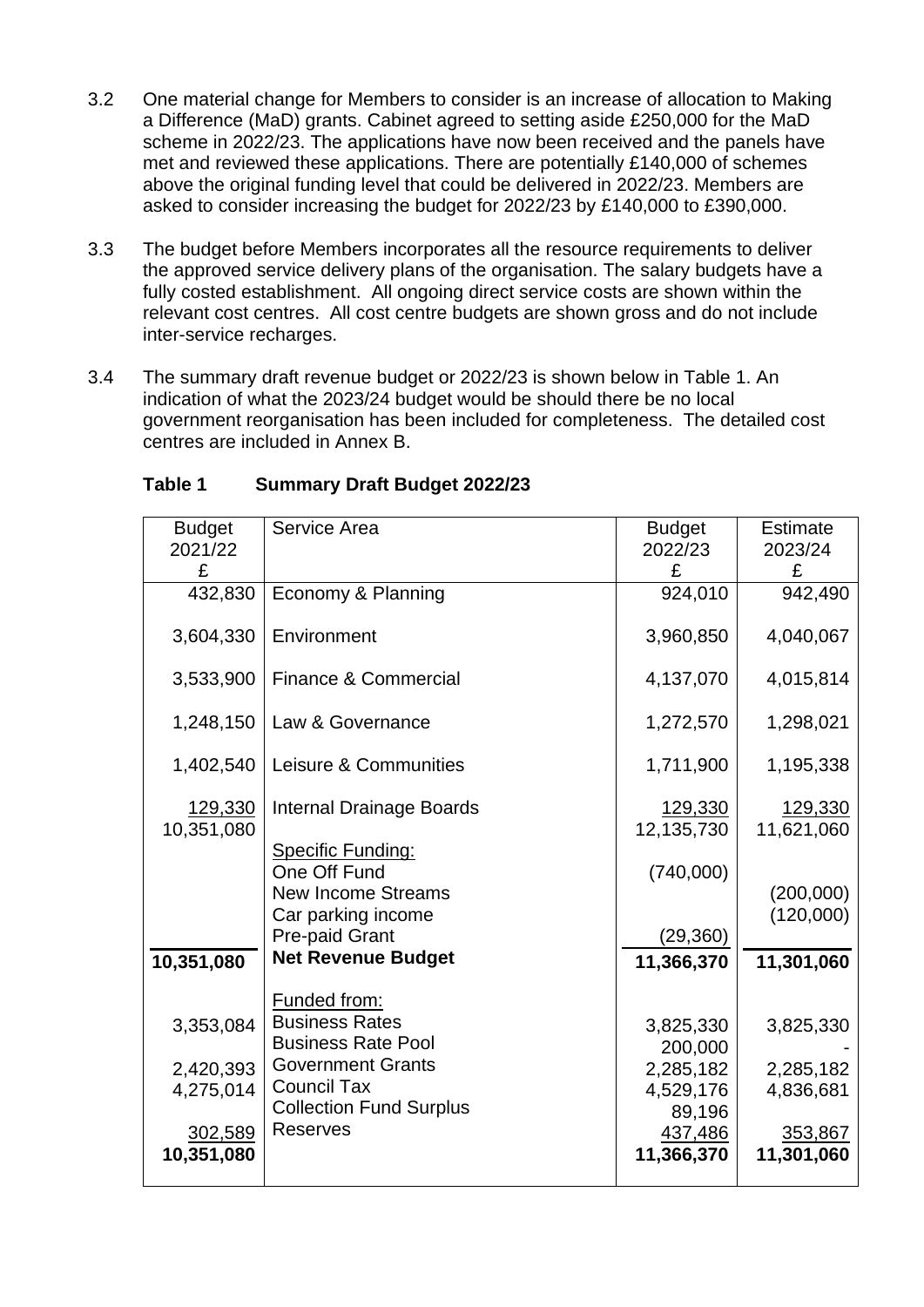3.5 The budget has increased from £10,351,080 in 2021/22 to £12,135,730 in 2022/23. As highlighted above there has been inflationary pressure on the budget form pay and fuel. Pay increase for 2021/22 are likely to be more than the amount included in the budget and there is the increase to employer national insurance contributions. On the other hand, additional income from investments in assets such as the Crematorium has also come on stream. However, the costs of that investment now need to be incorporated in the budget. Table 2 below looks at the major increases in the budget.

| <b>Original Budget 2021/22</b><br>Inflation                  |           | 10,351,080            |
|--------------------------------------------------------------|-----------|-----------------------|
| Salary                                                       | 590,000   |                       |
| <b>Agency Staff</b>                                          | 185,000   |                       |
| Energy                                                       | 100,000   |                       |
| Other                                                        | 75,000    | 950,000               |
| <b>Policy Impact</b>                                         |           |                       |
| Make a Difference                                            | 390,000   |                       |
| <b>Community Grants</b>                                      | 150,000   |                       |
| <b>New Waste Round</b>                                       | 175,000   |                       |
| <b>MRP</b> and Interest                                      |           |                       |
| (impact of investments)                                      | 250,000   | 965,000               |
| <b>Additional Income</b>                                     |           |                       |
| Fees & Charges increase                                      | (150,000) |                       |
| Full year of Thirsk & Sowerby leisure                        | (175,000) |                       |
| Crematorium                                                  | (300,000) |                       |
| Treadmills                                                   | (50,000)  | (675,000)             |
| Base budget adjustments for reserves<br>Draft Budget 2022/23 |           | 544,650<br>12,135,730 |

# **Table 2 Major Changes incorporated in draft Budget 2022/23**

### 3.6 **Expenditure Increases**

Salary inflation covers the expected pay rises in 2021/22 and 2022/23. Additional agency staffing has been included to help maintain service standards in Revenues and Benefits and Corporate Finance. Recruitment continues to be difficult here and the funding identified is the maximum that could be required. Members have already approved the Making a Difference and Community grants policies in October but a further £140,000 has been added as described in paragraph 3.2. This budget reflects those decisions and when the monies will be spent. MRP is a revenue charge that needs to be applied when assets are funded via debt. This reflects the investment in Crematorium.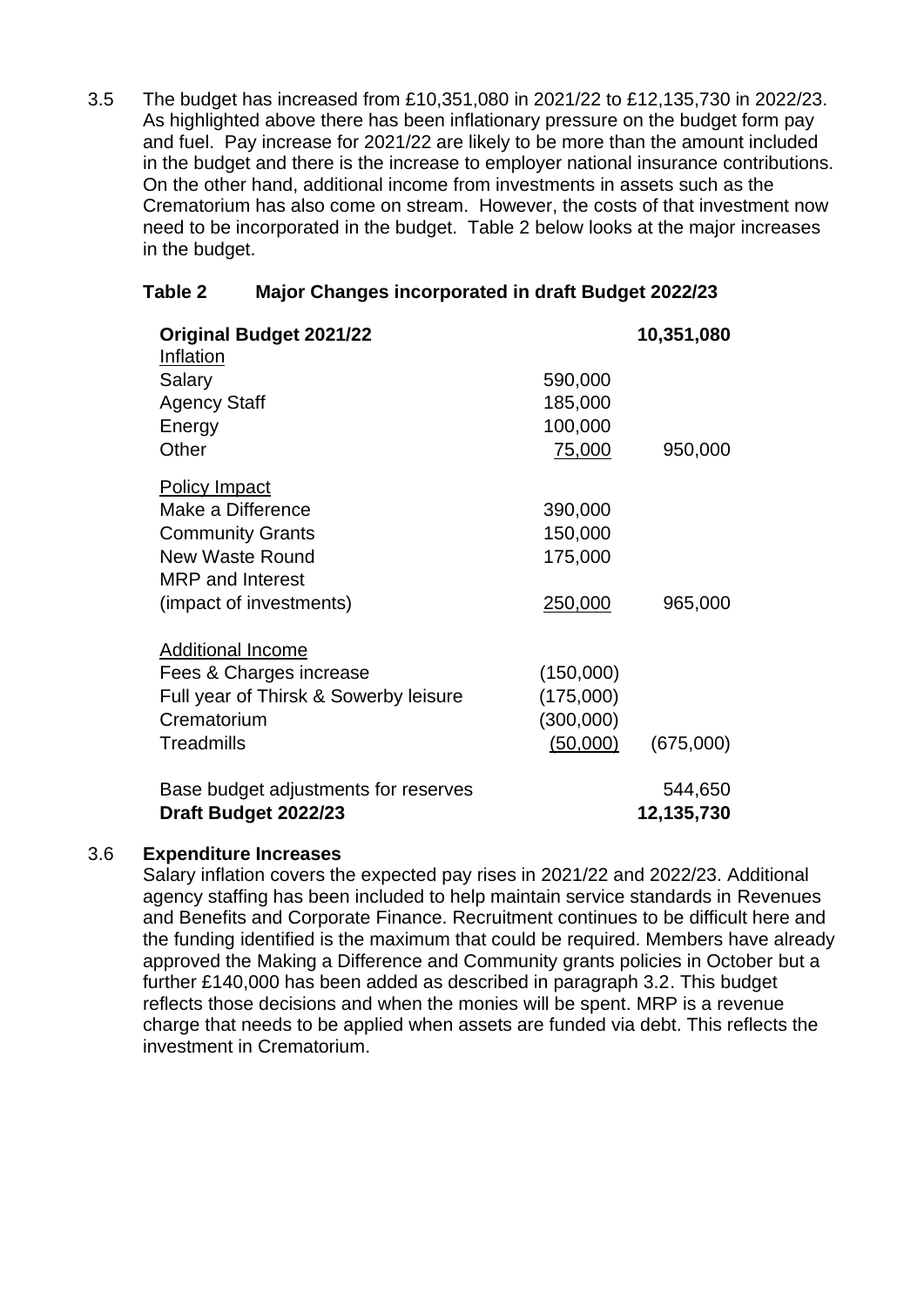### 3.7 **Income Increases**

Members determined to maintain the level of charges for car parking and green waste at the 2021/22 level. Other Fees and Charges have been increased in line with service expectations. Additional income will be received by the Council in 2022/23 the new Crematorium and occupied elements of Treadmills. There will be further increases in 2023/24 and 2024/25 as the Treadmills site is fully occupied and functional.

## 3.8 **Base Budget adjustments for Reserves**

A review of reserves has been undertaken as part of the 2022/23 budget setting process to ensure any on-going expenditure funded via the reserves is included in the actual budget.

## 3.9 **Funding of Budget**

£740,000 is identified from the One-Off Fund. This meets the cost of the Make a Difference and Community grants programmes and the provision for agency staff as they do not remain an on-going commitment and fully utilises that reserve. Government grants have been announced of £2.285m for 2022/23 to fund revenue expenditure. Hambleton has joined in a business rate pool for North Yorkshire for 2022/23.This will contribute £200,000 to fund the revenue budget. Retained business rates have been estimated in line with the latest data on NNDR1. As stated above, the Council Tax will increase by £5 at Band D to the level of £119.48.

## 3.10 **Council Tax Requirement**

This report is seeking an increase of Council Tax of £5 per band D property for 2022/23. This is the maximum allowed under the current rules without a referendum. Setting this level of increase creates a Council Tax Requirement of 4,529,176 that Council will need to formally set as part of the council tax billing report.

### **4.0 Balances and Reserves**

- 4.1 Hambleton District Council has historically held many earmarked reserves for various purposes. In the light of Local Government Reorganisation (LGR) and 2022/23 being the final budget of the Council as an independent organisation, the reserve strategy has been changed. All reserves are being amalgamated on 1 April 2022 after funding the 2021/22 revenue budget and capital programme into three. There will be the LGR Reserve that was set up in December 2021 specifically to meet costs of reorganisation outside of normal budgets, the One-Off reserve that will fund the One-Off expenditure in the 2022/23 budget identified in paragraph 3.10 of this report and the general fund balance (reserve). This approach is consistent with the methodology of the budget formulation as stated in paragraph 3.9 above.
- 4.2 The estimated level of reserves as at 31 March 2022 is £11.8m. The proposed revenue budget requires the use of £437,486 to balance the expenditure plans to the available resources and an additional £769,360 is required for one-off items and pre-paid grants. In addition £522,800 of reserve funding will be utilised for the local government reorganisation expenditure in 2022/23 and capital funding allocation of £921,588 bringing the total call on reserves of £2.6m. This will leave the Council with £9.2m reserves at 31 March 2023. Members will see that that dependency reduces in 2023/24, if Hambleton were to continue to be a going concern, to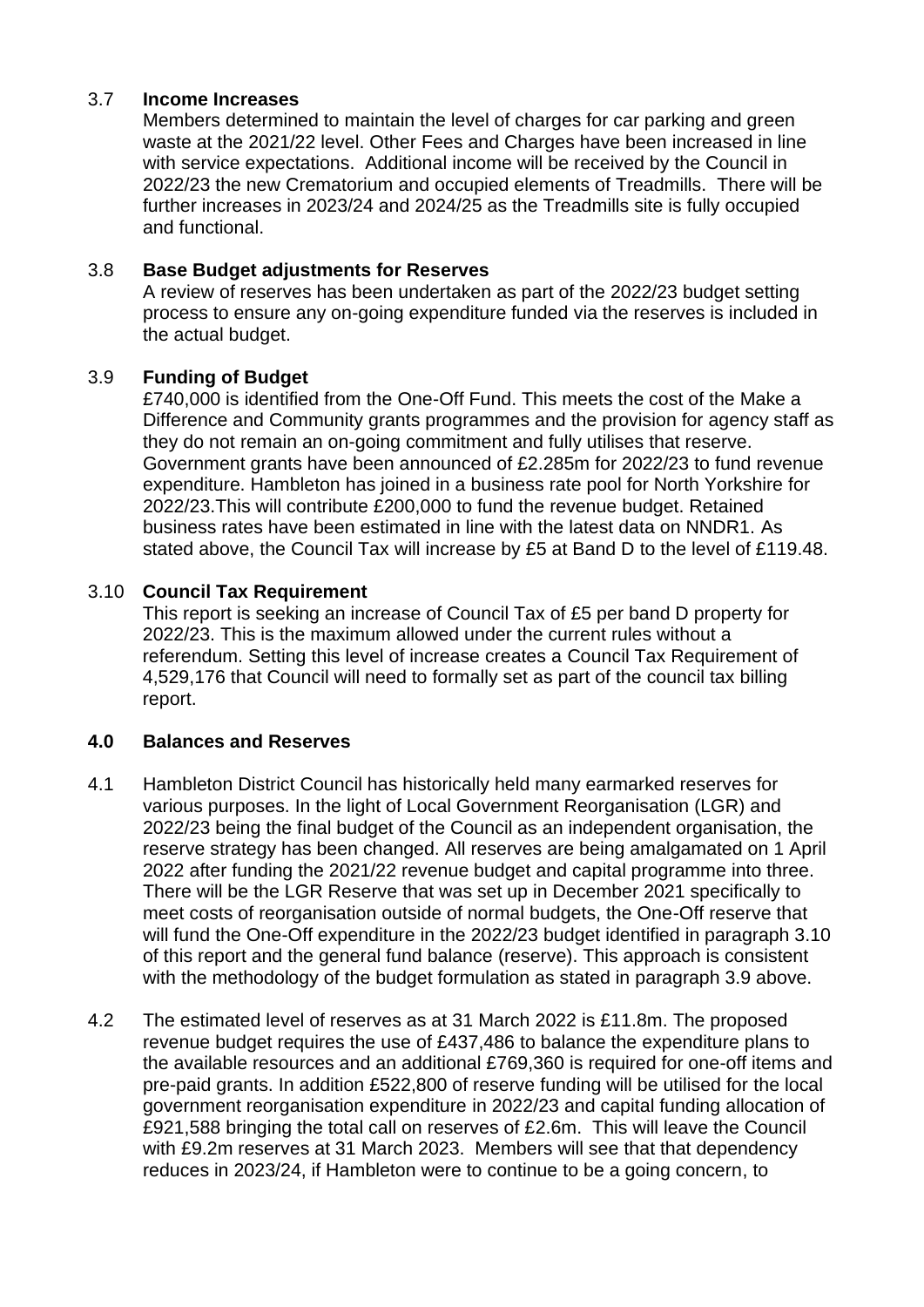£353,867. Further action will be required in the future but that will be part of the wider local government transformation programme.

# 4.3 **Section 25 of the Local Government Act**

- 4.3.1 The Act requires that the Council's Section 151 Officer to report on the robustness of the budget, its assumptions and on the adequacy of the level of reserves that the Council holds and plans to use. The assumptions set out in the Financial Strategy and specifically in determining the 2022/23 budget are realistic and reasonable.
- 4.3.2 The key risks within 2022/23 budget are inflation, increases in interest rates and loss of income.
	- An additional 1% increase in pay would impact c£150,000 on the budget.
	- Increases in interest rates would not affect the loan element of the budget as the Council borrows on long term fixed rates. It may result in the Council receiving additional investment income.
	- Loss of income continues to be a risk. The budget includes some £7.5m service income. A 10% loss would impact £750,000 on the budget. This would normally seem excessive but the recent Covid crisis saw income loss need a £1.5m recovery pot.
- 4.3.3 There is no regulatory or statutory guide on the minimum level of reserves that the Council should hold or budget to hold. Good practice suggests that it should be between 3% and 5% of the Council's gross expenditure for a Council like Hambleton. 5% equates to £1.85m. In the light of recent experience it is sensible to reconfirm the minimum level of reserves is £2m.
- 4.3.4 The estimated level of reserves at 31 March 2023 after funding this budget is £9.2m. The Financial Strategy in Annex A identifies further use of reserves of £370,000 over the following two years to enable a balanced revenue budget to be delivered if Hambleton District Council continued to operate.
- 4.3.5 The Interim Director of Finance views that the proposed budget is robust and in line with delivering the policies of Hambleton District Council. The plans will be delivered in the financial year 2022/23. The underpinning assumptions are reasonable. The level of reserves at 31 March 2023 is estimated to be £9.2m which is well above the minimum required level of balances. The Financial Strategy, should Hambleton remain an independent Council and in line with the underlying going concern principle, identifies future use of reserves of £0.37m over the following two years. This is a reasonable and sensible approach to robust budgeting and service delivery.

# **5.0 Link to Council Priorities**

5.1 The budget is the plans of the Council set out in monetary terms. Agreeing the proposed budget will enable all the Council's agreed programmes and priorities to be delivered.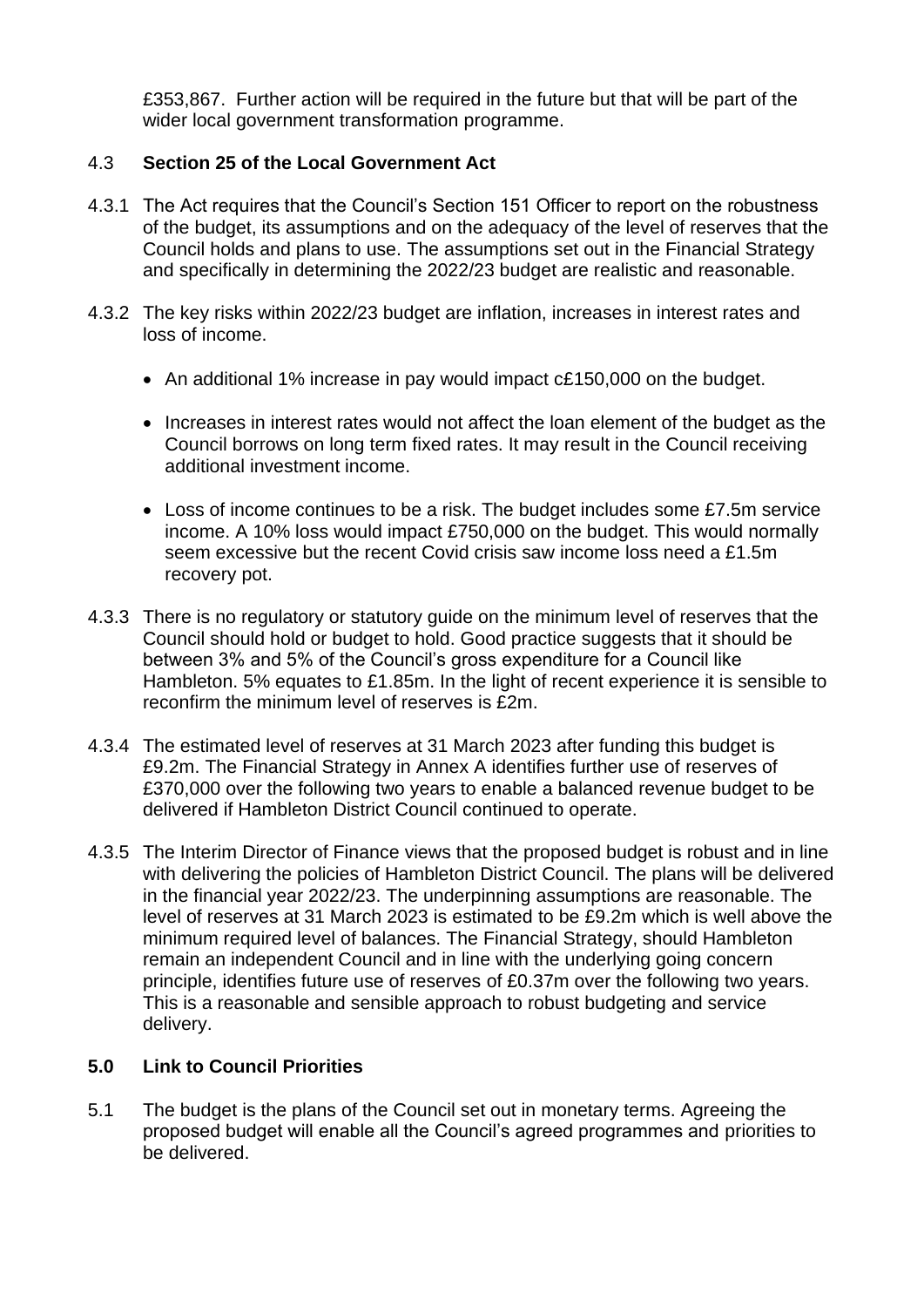# **6.0 Risk Assessment**

| 6.1 |  | The key risks and implications of the draft financial budget are detailed below. |
|-----|--|----------------------------------------------------------------------------------|
|     |  |                                                                                  |

| <b>Risk</b>                                                                                                                     | <b>Implication</b> | <b>Prob</b> | Gross Gross<br><b>Imp</b> | <b>Gross</b><br><b>Total</b> | <b>Preventative</b><br>action                                                                                                  | <b>Net</b><br><b>Prob</b> | <b>Net</b>     | <b>Net</b><br>Imp Total |
|---------------------------------------------------------------------------------------------------------------------------------|--------------------|-------------|---------------------------|------------------------------|--------------------------------------------------------------------------------------------------------------------------------|---------------------------|----------------|-------------------------|
| The Local<br>Government<br><b>Finance Settlement</b><br>has only been for<br>2022/23. Future<br>funding levels may<br>decrease. | Loss of<br>Income  | 3           | 5                         | 15                           | After April 2023,<br>the new North<br>Yorkshire<br>Authority will be<br>in place and<br>looking to deliver<br>transformational | 3                         | 3              | 9                       |
| Salary settlements<br>in 2021/22 and<br>2022/23 are more<br>than the 2%<br>allowance in the<br>budget                           | Increased<br>costs | 3           | 4                         | 12                           | savings.<br>This can be met<br>in the short term<br>from reserves<br>whilst future<br>savings are<br>identified.               | 3                         | $\overline{2}$ | 6                       |
| Income generation<br>from services does<br>not return to the<br>levels anticipated in<br>the budget                             | Loss of<br>Income  | 3           | $\overline{\mathbf{4}}$   | 12                           | With the reserves<br>remaining at<br>$£8.6m,$ the<br>implications can<br>be mitigated short<br>term.                           | 3                         | 3              | 9                       |

### **6.0 Legal Implications**

6.1 It is a legal requirement under the Local Government Finance Act 1992 to set a balanced budget and monitor progress. This report is the first stage of that process.

### **7.0 Equality/Diversity Issues**

7.1 Equality and Diversity Issues have been considered and there are no specific issues associated with this report.

#### **8.0 Recommendation**

- 8.1 It is recommended that Cabinet approves and recommends to Council:-
	- (1) adding a further £140,000 to the 2022/23 Make a Difference budget;
	- (2) approve a Net Revenue Budget for 2022/23 of £11,366,370;
	- (3) approve an increase of £5 to set a Council Tax of £119.48 per band D property; and
	- (4) approve the Council Tax Requirement for Hambleton District Council for 2022/23 of £4,529,176.

Noel O'Neill Interim Director of Finance (s151 Officer)